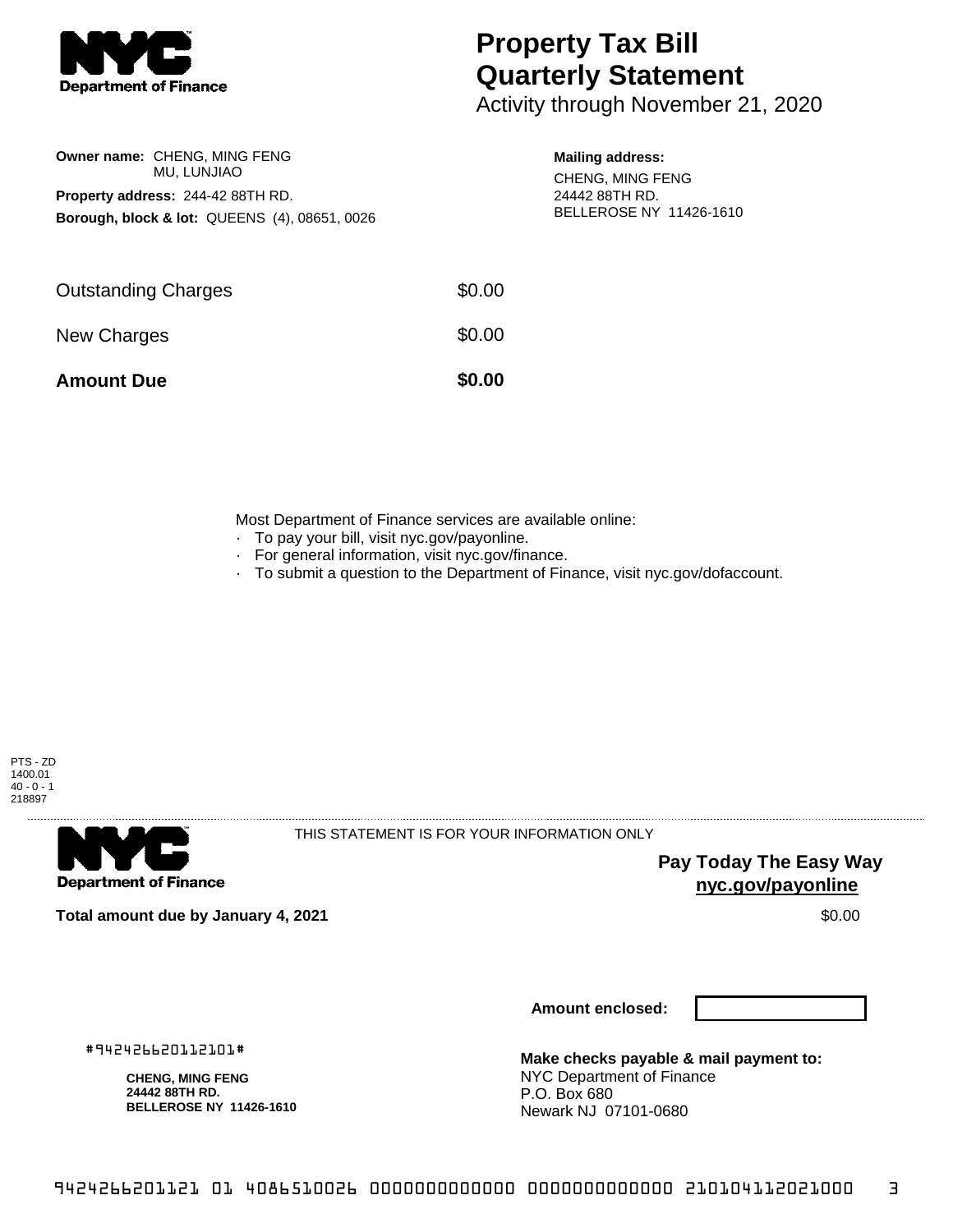

| <b>Previous Charges</b>                                                    |                               |            | Amount                         |
|----------------------------------------------------------------------------|-------------------------------|------------|--------------------------------|
| Total previous charges including interest and payments                     |                               | \$0.00     |                                |
| <b>Current Charges</b>                                                     | <b>Activity Date Due Date</b> |            | <b>Amount</b>                  |
| <b>Finance-Property Tax</b><br><b>Adopted Tax Rate</b><br>Payment Adjusted | 01/01/2021                    | 01/01/2021 | \$0.00<br>$$-15.74$<br>\$15.74 |
| <b>Total current charges</b>                                               |                               |            | \$0.00                         |
| <b>Tax Year Charges Remaining</b>                                          | <b>Activity Date</b>          | Due Date   | Amount                         |
| Finance-Property Tax<br><b>Adopted Tax Rate</b>                            |                               | 04/01/2021 | \$0.00<br>$$-15.74$            |
| <b>Early Payment Discount</b><br>Payment Adjusted                          | 01/01/2021                    | 04/01/2021 | \$0.16<br>\$15.58              |
| Total tax year charges remaining                                           |                               |            | \$0.00                         |
| <b>Overpayments/Credits</b>                                                | <b>Activity Date</b>          | Due Date   | Amount                         |
| <b>Credit Balance</b>                                                      |                               | 07/01/2020 | $$-31.32$                      |
| Total overpayments/credits remaining on account                            |                               |            | \$31.32                        |

You must apply for a refund or a transfer of credits resulting from overpayments within six years of the date of **the overpayment or credit. Please note that overpayments and credits are automatically applied to unpaid taxes.**

## **Home banking payment instructions:**

- 1. **Log** into your bank or online bill pay website.
- 2. **Add** the new payee: NYC DOF Property Tax. Enter your account number, which is your boro, block and lot, as it appears here: 4-08651-0026 . You may also need to enter the address for the Department of Finance. The address is P.O. Box 680, Newark NJ 07101-0680.
- 3. **Schedule** your online payment using your checking or savings account.

## **Did Your Mailing Address Change?** If so, please visit us at **nyc.gov/changemailingaddress** or call **311.**

When you provide a check as payment, you authorize us either to use information from your check to make a one-time electronic fund transfer from your account or to process the payment as a check transaction.